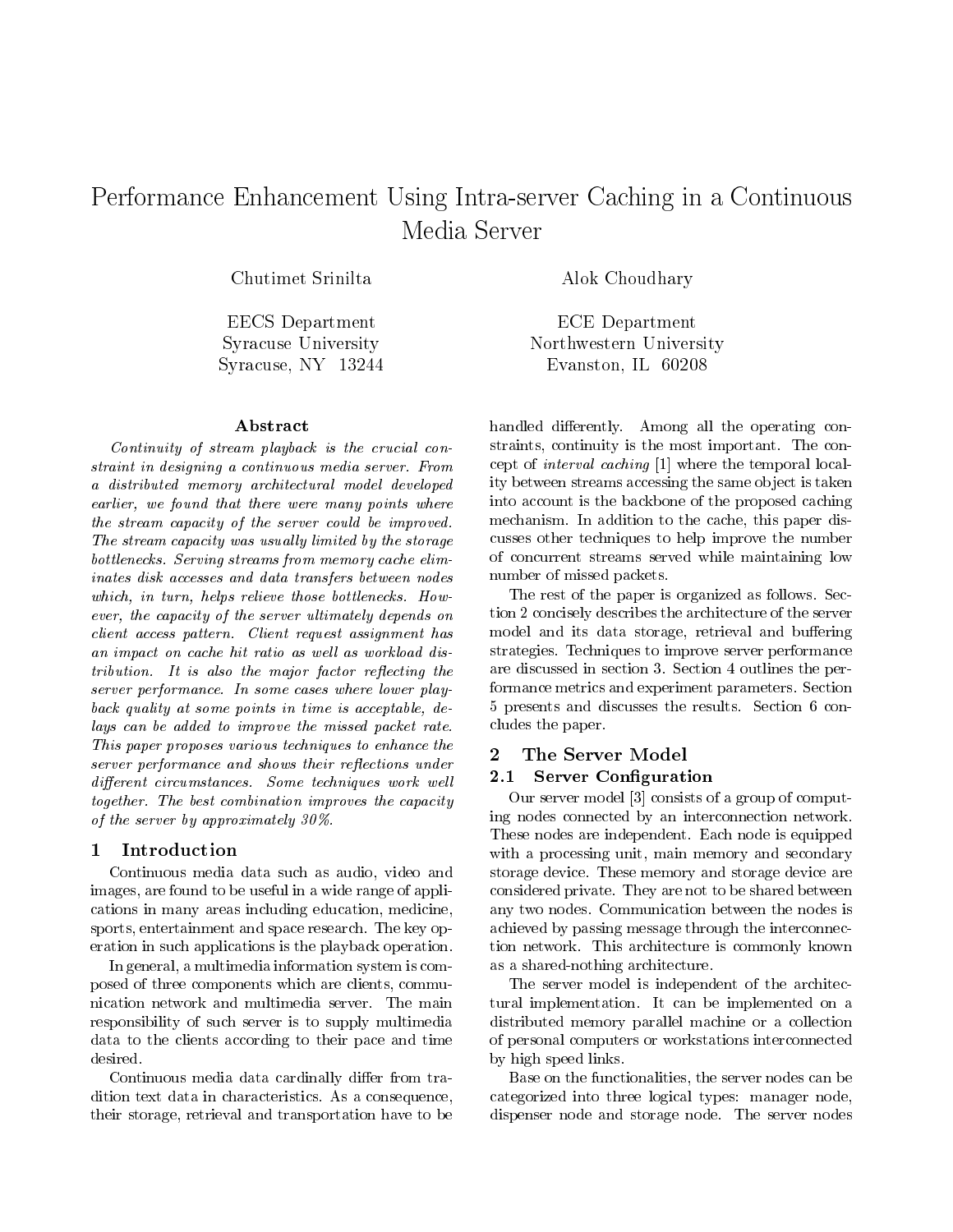can be configured in many ways. Two-level configuration (figure 1) where each physical node serves as one of the three node types is used in the experiments. One node performs as a manager node. Each of the rest is either a dispenser node or a storage node. The lines between any two nodes represent data transfer. The arrows indicate the transfer direction. The solid lines represents periodic activities, whereas the dotted lines represent one-time activities. The numbers labeled on the lines denote a sequence of activities during a typical stream playback operation.



Figure 1: Logical view of the *two-level* configuration

Activities during a typical stream playback operation are briefly illustrated as follows. A client request enters the server at a manager node. If the available resources are sufficient for a stream playback, that client request is directed to one of the dispenser nodes. That dispenser node then periodically releases sub-requests to storage nodes (or to its cache) to obtain the data. After the arrival of the data, the dispenser node delivers them to the client according to the playback rate requirement of the stream.

## 2.2 Object Storage

Ob jects are physically stored in storage devices, usually magnetic disks, attached to storage nodes. Striping technique is employed to obtain higher bandwidth and better load distribution. Each object is striped and stored across a group of storage nodes called striping group. The maximum achievable bandwidth for a stream is close to the bandwidth of all the disks in the group combined. The I/O load for each stream is evenly distributed over a striping group containing it.

Different objects can be stored in striping groups

of different sizes. For each object, a storage parameter, *stripe factor*, defines number of storage nodes in a striping group across which the object is striped. Constraint here is that total bandwidth offered by a striping group has to be at least equal to the playback bandwidth requirement of the ob ject that it contains. Objects can have different stripe factors.

An object can be viewed as a sequence of equal size data units. Each data unit is called striping unit. One striping unit may represent several physical data blocks. Our strategy is to store successive data units of an ob ject in logically consecutive storage nodes in a round-robin fashion.

## 2.3 Ob ject Retrieval

The retrieval operation has to be carried out in a periodic manner according to the real-time deadlines defined by stream playback rate. A retrieval technique called batch retrieval [4] is implemented in our server model. In brief, subsets of a striping group take turns retrieving the data for each playback stream. The total bandwidth from storage nodes in a subset has to satisfy the playback bandwidth of the object.

At a dispenser node, there is a fixed size buffer associated with each playback stream. One half of the buffer holds data received from the storage  $node(s)$ and the other half holds data to be delivered to the client. A dispenser node manages the buffer in such a way that the refilling and the consuming rates are equal. Thus, the two halves can be used interchangeably.

#### <sup>3</sup> Performance Enhancement  $3.1$ Client Request Assignment

The performance of the server is sensitive to the client request pattern. The frequency of request to each ob ject is not equal; moreover, it changes over time and cannot be precisely predicted. A manager node has choices in directing each client request to one of the dispenser nodes. The assigning goal is to balance workload among the dispenser nodes while utilizing the resources as effectively as possible.

Two assigning schemes, RR and SOSD, are studied. In the former scheme, RR, client requests are given to dispenser nodes in a round-robin fashion. The assignment is independent of the client request pattern. In the latter scheme, *SOSD*, client requests are distributed in such a way that requests for same object are directed to same dispenser node.

In RR scheme, each dispenser node serves approximately the same number of streams. On the other hand, when SOSD scheme is applied, a dispenser node serving popular objects may handle more number of streams. This may lead to load imbalance under skew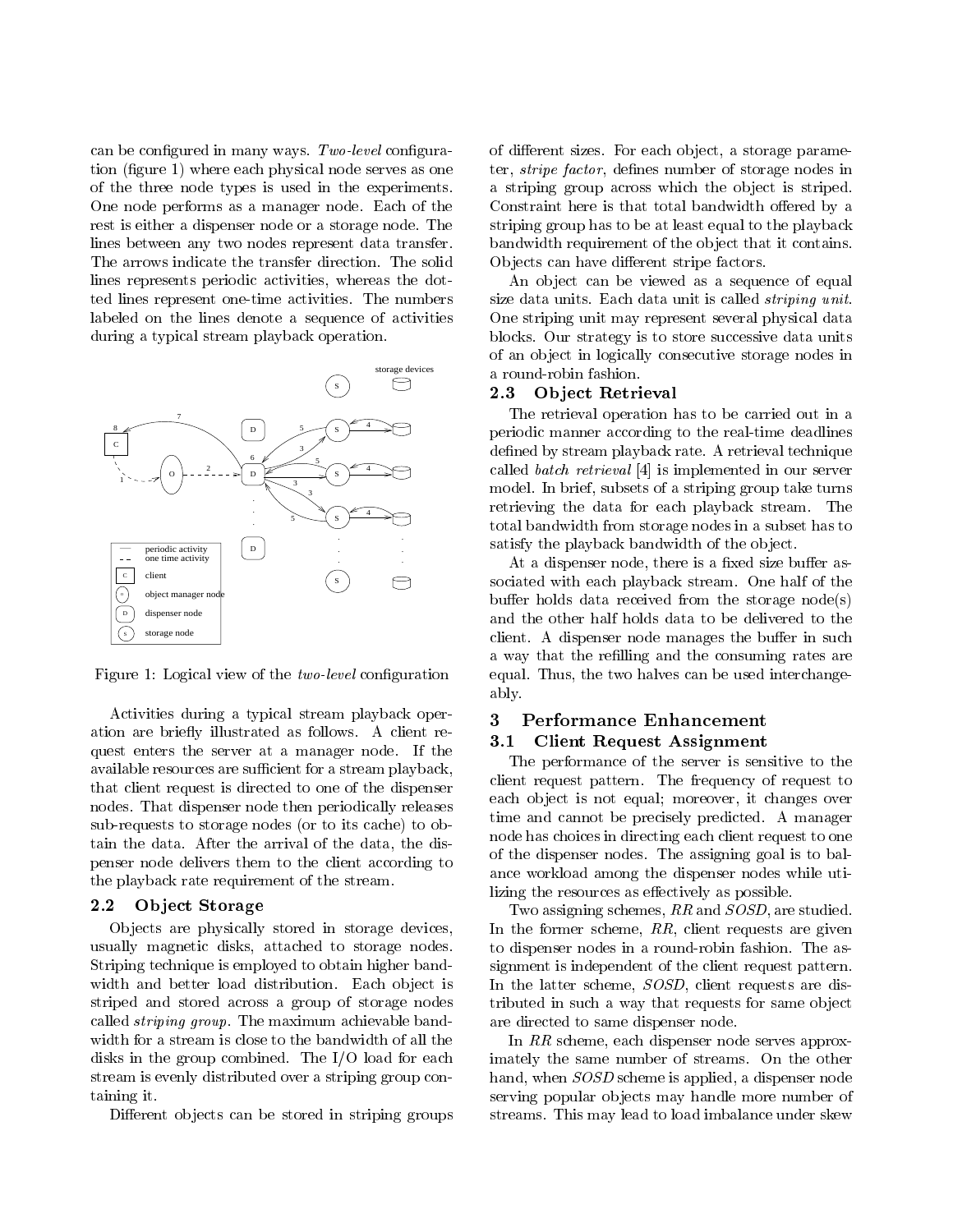client request pattern. However, there is an advantage when dispenser node cache is present. SOSD scheme benefits the cache hits since requests have a tendency to be satised from the cache.

## 3.2 Multi-pool Interval Caching

The ideas for the proposed caching scheme arose from the very nature of stream playbacks. The stream playback operation needs stripe units in sequence. Multiple playback streams of the same ob ject require the same sequence repeatedly. Moreover, successive stream playbacks always follow one another with fixed intervals in between. Thus, caching only the portion representing these intervals could avoid disk accesses of all streams accessing that object except the first one whose disk accesses are unavoidable anyway.

Figure 2 illustrates the situation. Suppose there are two stream requests for an object. Let the second stream request  $(S_2)$  arrive when the first stream request  $(S_1)$  is fetching stripe unit number 4. When  $S_1$ is fetching stripe unit number 6,  $S_2$  needs stripe unit number 3. Since their playback rates are equal, these two streams are always three stripe units apart.



Figure 2: Fixed interval between successive playback sessions

From the same example, if there is no other requests for this object following  $S_2$ , stripe units are no longer needed after they are used by  $S_2$ . Hence, keeping just the last four stripe units in the cache is sufficient for these two streams. Since the interval between streams directly depends on object access frequency, the interval caching scheme adapts itself dynamically to the client request pattern.

## Cache Organization

The cache is composed of a set of cache entries, a number of ob ject pools and a free pool. Each cache entry has a pointer to one object pool. An object pool is a circular linked list of stripe units being used by active streams. One ob ject pool holds stripe units of single ob ject. This makes cache lookup simple. For each stream, only one pool needs to be searched. In addition to a pointer to an object pool, each cache entry contains information about objects such as object id and pool status. The free pool contains empty stripe units which are available for any streams. Adding a new stripe unit into an object pool is done by obtaining one empty stripe unit from the free pool, filling it with the data and attaching it to the pool.

The first stream accessing an object is called an owner of the ob ject pool. During the normal playback operation, only the owner adds stripe units into the ob ject pool, other streams will just read from there. The owner's sub-request causes a cache miss; thus, a stripe unit will be fetched directly from the disk. This eliminates unnecessary cache lookups.

The *caching window* defines the length of the object pool. The object pool is considered to be either open or closed. Suppose the value for the caching window is  $CW$ . An open object pool is the pool that contains less than the first  $CW$  stripe units of an object. The pool remains open and new stripe units are added to it until the number of stripe units in the pool reaches  $CW$ . At that point, the pool is examined if some stripe units can be freed-returned to free pool. Such units are stripe units with the most number of references. The reason for this is that these stripe units will no longer be used after the pool is closed. As in figure  $2$ , if the caching window is 6, the pool is closing at time  $t_6$ . Stripe units 1 and 2 (which was used twice each) will be returned to free pool and then the object pool which is now holding 4 stripe units is marked *closed*. The content of a *closed* object pool is equivalent to the interval between the owner and the last stream accessing the pool at the closing time. The closed pool will not be accessed by the any new streams.

As the playback proceeds, it can be viewed as a caching window is shifting toward the end of the ob ject one stripe unit at a time. Considering only streams accessing the same ob ject, every stream starting within one caching window interval from the beginning of the owner stream is guaranteed to matter research in the form in the component of  $\sim$ hit at all times.

Large *caching window* has a tendency to capture more number of streams, but it requires more space. Hence, caching window should be set to the value just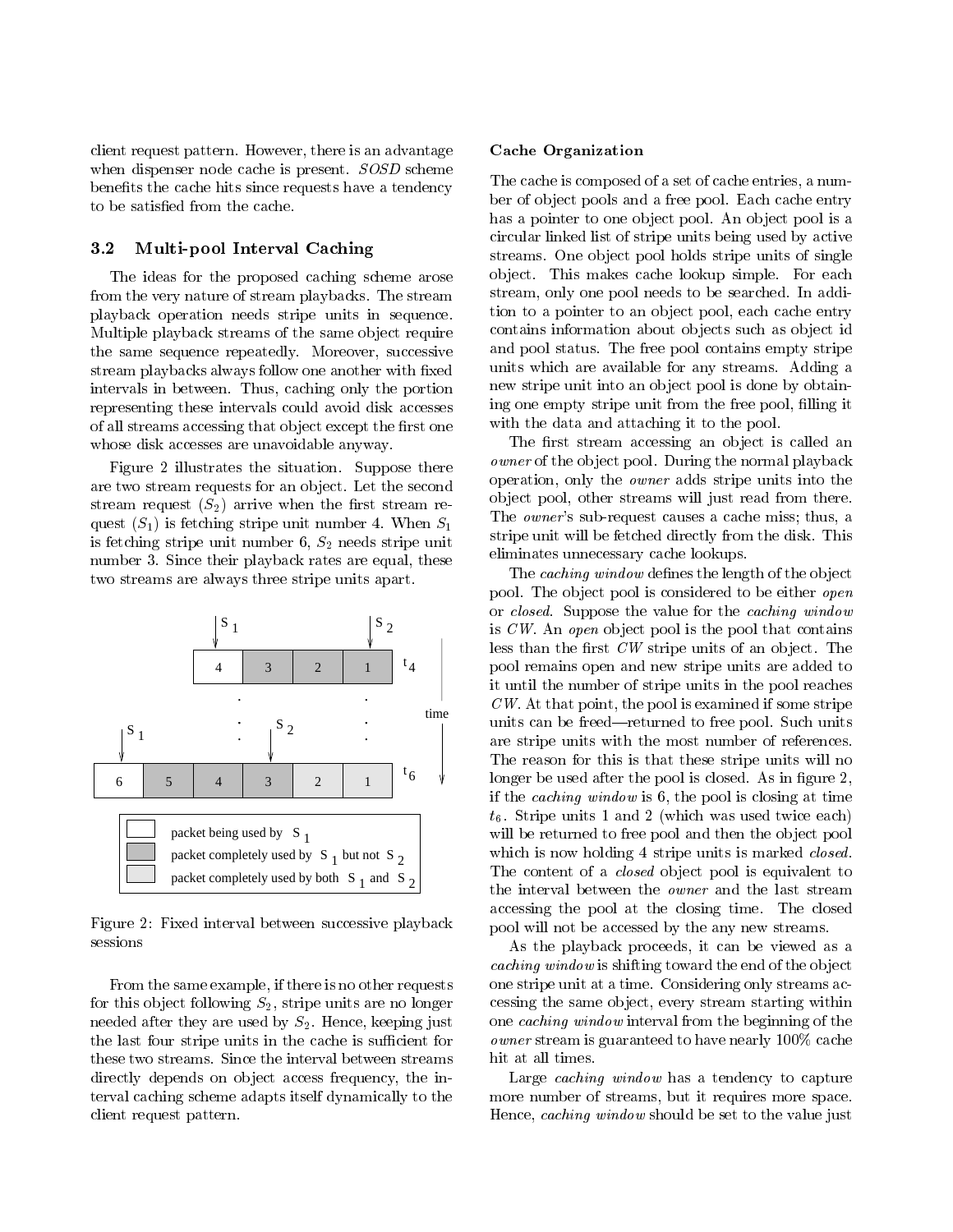long enough that if an object has not been accessed by any other stream during the first *caching window* interval, it is justified not to store that object in the cache.

Adding a new stripe unit into an open object pool is done by obtaining one empty stripe unit from free pool, filling it with the data and attaching it to the ob ject pool. For the closed pool, adding a new stripe unit is as simple as replacing the content of the oldest stripe unit in the pool. No stripe unit is taken from free pool once an ob ject pool is closed.

When the free pool is empty, it means that the cache is full. New ob ject requests arriving after that will have to go directly to the disk. Since the cache is providing almost 100% cache hit for the current active streams, it may be better not to replace their contents with that of the new streams. However, if new object is more popular, replacement may be considered.

At this stage, cache is implemented at dispenser nodes because doing so not only eliminates disk accesses, but also reduces the traffic in the interconnection network. Objects will not be removed from the  $\mathbf{4.1}$ cache until their playback operations are finished.

## 3.3 Delaying the Deadlines

A server has to maintain a sequence of deadlines during the stream playback operation. A dispenser node is supposed to send out certain amount of data to clients periodically. However, there are times when there are not enough data in the buffer. The deadlines are then missed. As a consequence, the clients encounter data losses. The reason for this is that the requested data have not yet arrived from the storage nodes. From the experiments with fixed deadlines, we found that once a deadline was missed, the following deadlines tended to be missed too. This led to an idea of postponing the deadlines.

Our strategy is to postpone the deadlines whenever there is a miss. This helps a dispenser node catch up with the deadlines from that point on. Assuming that packet number  $n(P_n)$  is scheduled to be delivered to client at time  $t_n$ , figure 3 shows how the delivery would be if the deadline was missed at time  $t_2$ . Delaying by x periods means that the following packets are scheduled for the delivery  $x$  periods behind their original scheduled time.

Shifting deadlines improves the missed packet rate. It also degrades the quality of stream playback. We can see from figure 3 that, within the same amount of time, less number of packets are delivered when deadlines are delayed. For example, with a half-period delay factor, the playback is delayed by one period every two misses. A larger delay factor results in poorer dis-



Figure 3: Deadlines delay

play at the client, but it does give a dispenser node a longer time to get back on track. However, it ultimately depends on the client quality of service criterion whether the tradeoffs are justified.

## <sup>4</sup> Experiments

## Experimental Model

The server model was implemented on the Intel Paragon parallel computer. The experimental model consisted of 16 computing nodes. They were congured as 1 manager node, 4 dispenser nodes and 11 storage nodes. The size of each stream buffer at dispenser nodes was 2MB. Cache can be implemented at dispenser nodes. Cache size was set to 20MB and the caching window was fixed at 10 stripe units. Size of a packet to be sent to clients was 64KB.

The server model stored 100 unique objects. Each ob jects was striped across all the storage nodes. All ob jects belonged to a single media type, video, with a constant bandwidth requirement of 1.5 Mbits/s (MPEG-1 standard) or 4 Mbits/s (MPEG-2 standard). Experiments were conducted under two client request patterns shown in figure 4. Both patterns conform to Zipfian distribution with different parameters. According to [2], the low skew pattern represents the actual rate at video stores.

#### 4.2  ${\bf Assumptions}$

All ob jects were stored at the storage nodes in compressed digital form. Every ob ject had same storage, retrieval and caching parameters. Each computing node was assumed to have enough disk capacity and main memory for all the playback streams that the server was serving. The communication network between the server model and the clients was assumed to be reliable and fast enough to handle the bandwidth required for object playback. Disk accesses were simulated. Lastly, the decompression of the data was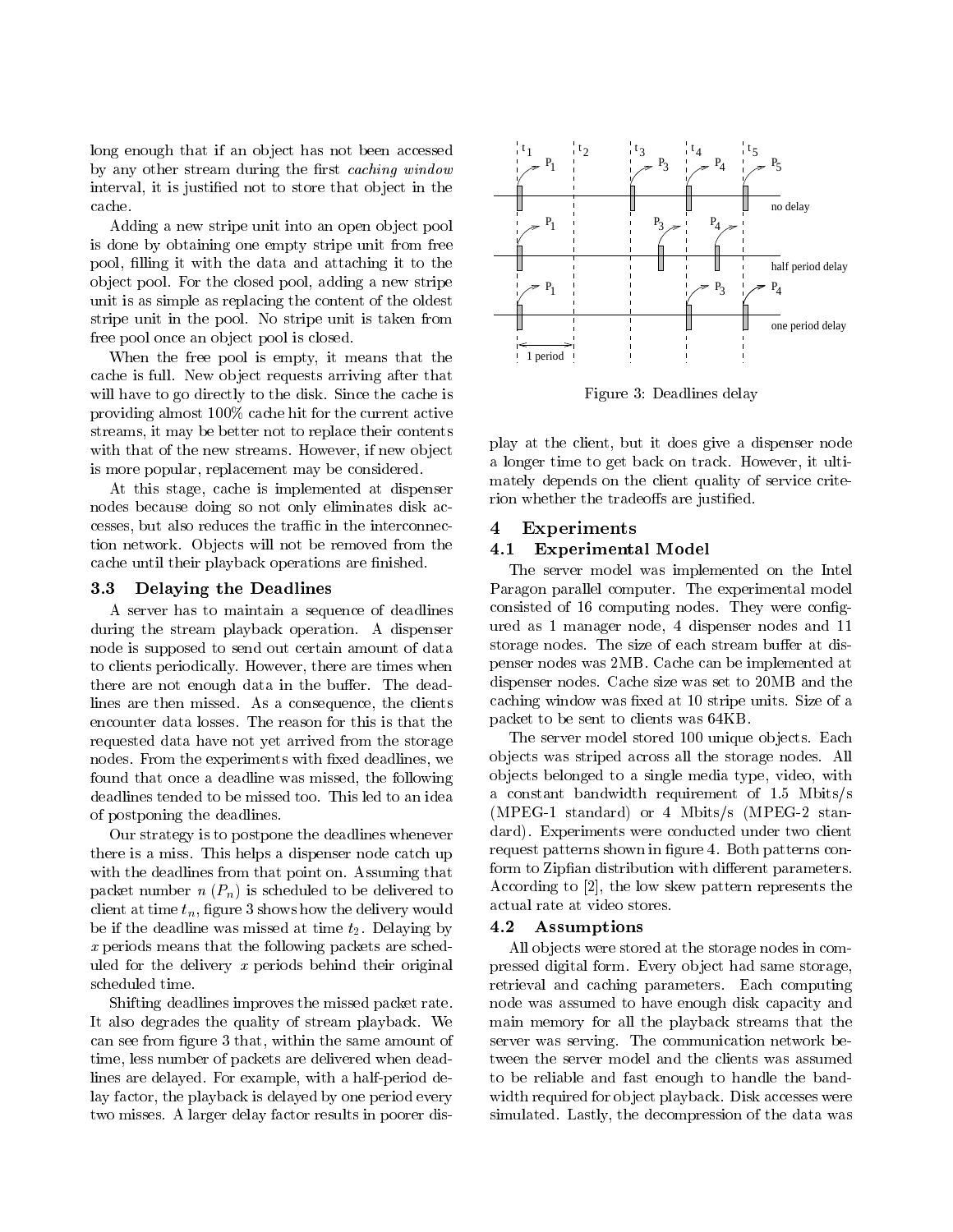Client Request Distributions



Figure 4: Client request patterns

Figure 4: Client request patterns<br>
end out at the clients' sites. The communication<br>
and decompression issues were not addressed in our<br>
experiments. and decompression issues were not addressed in our and decompression issues were not addressed in our experiments.

#### $4.3$ Parameters and Metrics

Two stripe sizes (512KB and 256KB), three delay factors (no delay, half-period delay and one-period delay), two client request assigning schemes (RR and SOSD) and two client request patterns (high skew and low skew) were experimented in every combination.

Performance metrics are percentage of cache requests, percentage of missed packets and percentage of delayed deadlines. The percentage of cache requests is dealthes. The percentage of cache requests is<br>the ratio of the number of sub-requests that is satisfied<br>from the cache to the total number of sub-requests.<br>The percentage of missed packets is the ratio of the<br>number of pac from the cache to the total number of sub-requests. The percentage of missed packets is the ratio of the number of packets that is not ready at time of delivery to the total number of packets scheduled to be delivered. The percentage of delayed deadlines is the ratio of the number of deadlines that is deferred to the total number of deadlines if no delay is added. The percentage of missed packets reflects how well the server performs and the percentage of delayed deadlines shows how much the playback quality is reduced because of the additional delays.

#### $\overline{5}$ **Results and Discussion**

We are presenting only the selected results from the experiments where all streams had playback rate of 1.5Mbits/s. The server model could support less number of concurrent streams (100-400 streams) when the playback rate was 4 Mbits/s. However, the trends of the graphs appear the same.

The cache of size 20MB can store almost 2 minutes of the ob ject. Each ob ject pool can hold ob ject up to 28 seconds and 14 seconds when stripe size is equal to 512KB and 256KB, respectively. Hence, stream requests of the same ob ject arriving the dispenser node with less than those periods apart will be served from the cache. Since the length of object pools is fixed in terms of stripe units, the cache holds more objects when stripe size is small.

Percentages of cache requests for the configuration when no delay was added are shown in figure 5.



(a) 20MB cache, no delay, Rpl 1.5Mbps, 512KB

Figure 5: Percentage of cache requests

More sub-requests were captured in the cache when SOSD assigning scheme was applied. Also, under high skew request pattern, more sub-requests were found in the cache. This was because the cache was serv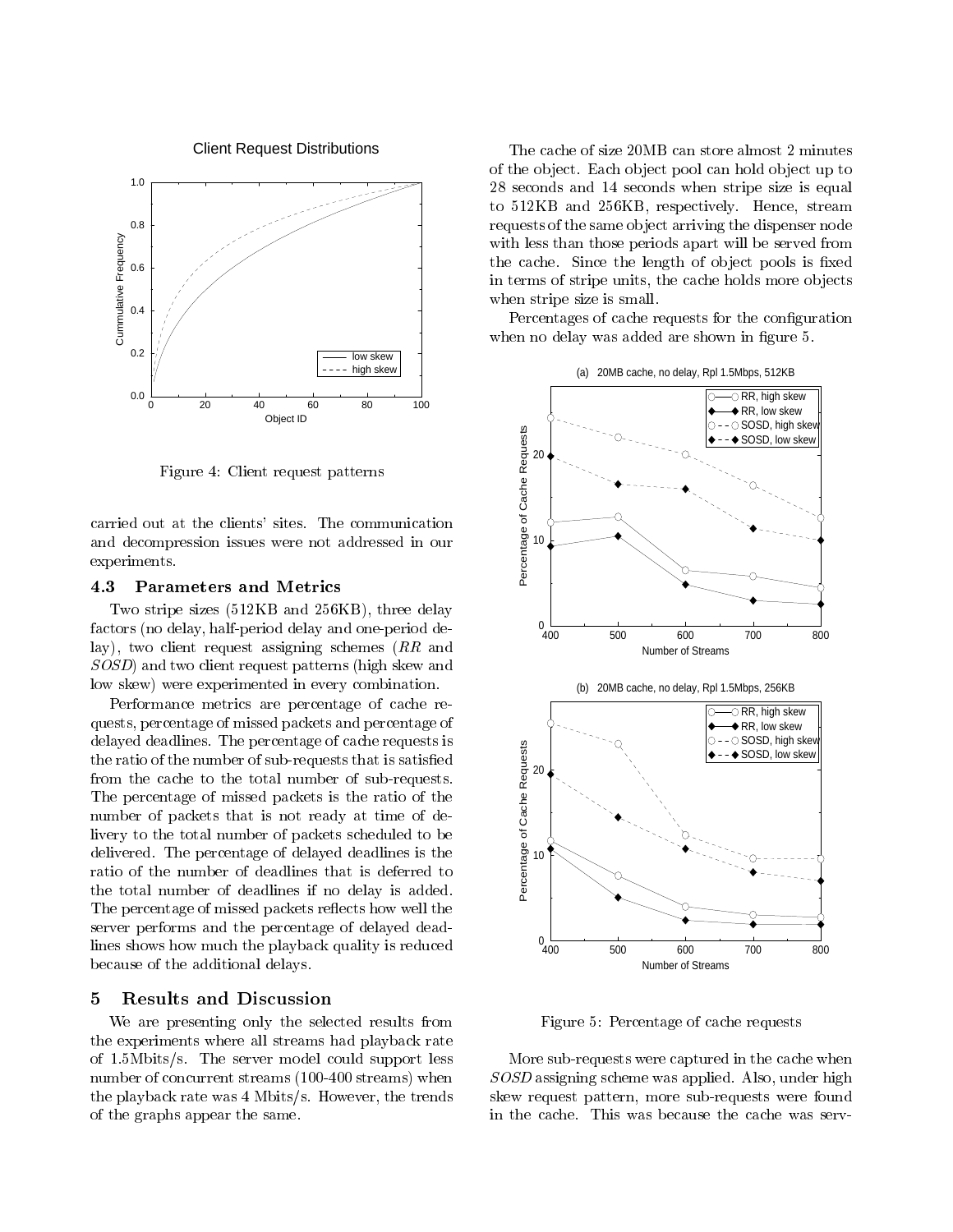ing more number of streams. Percentages of cache requests decreased as number of concurrent streams increased. The reason for this was that the very first stream requests had filled up the cache; and they were to remain there until the playback finished. Thus, the stream requests arriving after that were forced to be served with the data from storage nodes. In general, the percentages of cache requests were slightly lower when stripe units were small.



Figure 6: Percentage of delayed deadlines

Deadlines were delayed when a deadline was missed. More delays means less amount of data were delivered. Thus, the playback quality is poorer. Percentages of delayed deadlines are shown in figure 6.

A large delay factor resulted in greater number of shifted deadlines. This was normal because the the deadlines were postponed by a larger margin. The percentages were lower for congurations with larger stripe size (figure 6a).

The request assigning scheme  $SOSD$  performed better in all cases. This was because requests for same ob ject were served by the same dispenser node. The dispenser nodes were able to deliver streams from the cache. This reduced the chance of missing deadlines.

High skew request pattern resulted in lower number of delayed deadlines. However, the trends of percentages of delayed deadlines under both requests pattern were similar.



Figure 7: Percentage of missed packets (high skew)